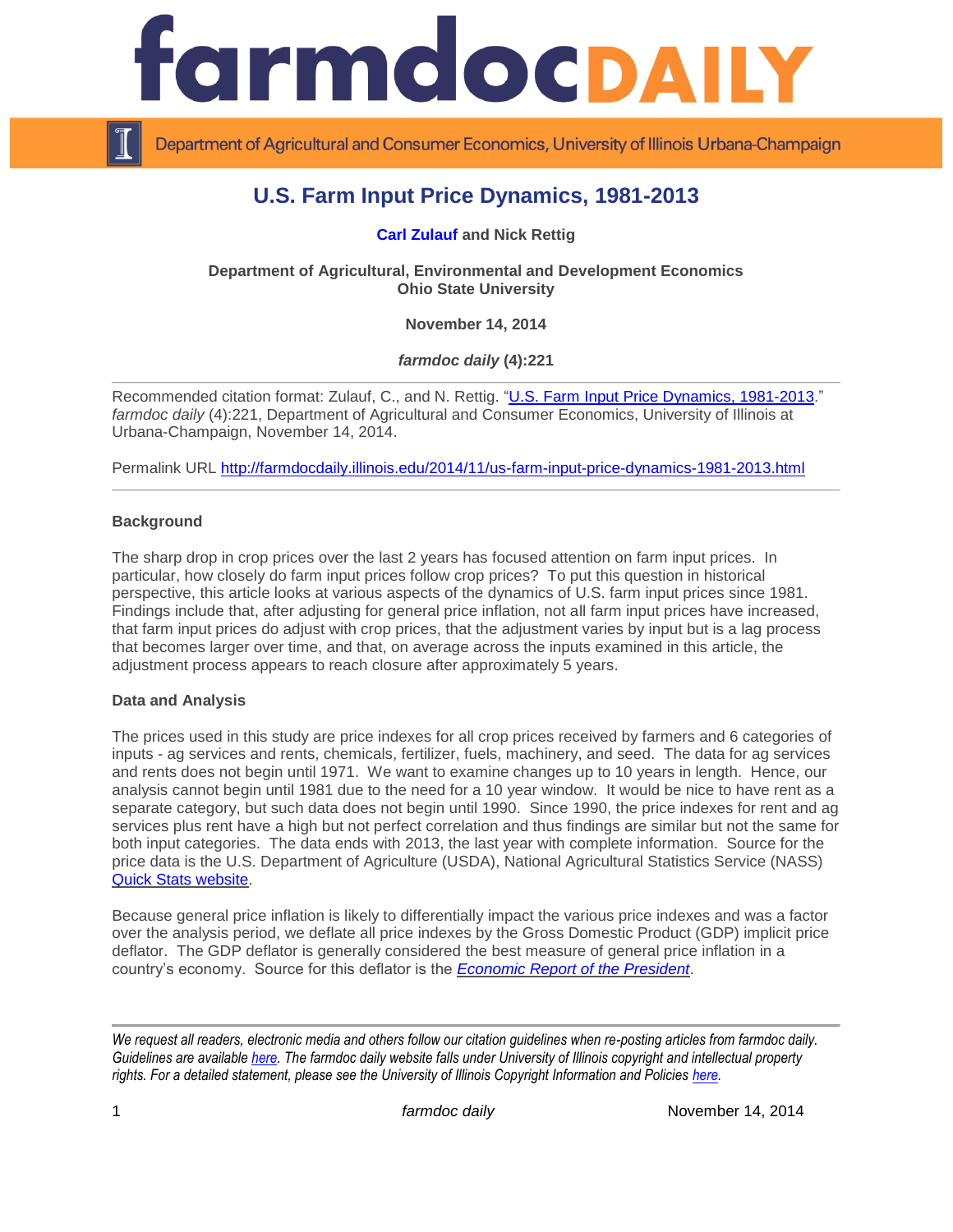The association between the general inflation-adjusted or real changes in crop price and input price is calculated for periods of 1 to 10 years to assess immediate, short term, and longer term relationships. Price change is calculated as the real price index at the end of the period divided by the real price index at the beginning of the period. One is then subtracted from this ratio to generate the percent change in price from the beginning to end of the period. Two measures of association are examined: slope and  $R<sup>2</sup>$ of the regression equation between percent change in real price of an input category relative to percent change in real crop price over the same period. In this regression, both the slope and  $R<sup>2</sup>$  are percent changes. The slope measures the percent change in real input price associated with a 1% change in real crop price. R<sup>2</sup> can vary from 0% to 100%, with 0% implying no relationship between the two price indexes and 100% implying a perfect relationship. The higher is the slope or R<sup>2</sup> , the higher is the association.

## **Price Trends since 1981**

To provide a broad perspective, average annual change in real price is calculated over the 1981-2013 period (Figure 1). This period begins at the end of the 1970 period of farm prosperity. Between 1981 and 2013, the real price index of all U.S. crops declined -0.3%/year. Also declining was the real price of chemicals (-0.3%/year) and ag services and rent (-0.2%/year). Real price of seed increased the most (+3.1%/year), which was not unexpected. Real price of fuels and machinery both increased +2.0%/year while real fertilizer price increased +1.0%/year. The diversity in long-term real price trends across farm inputs is the key message of Figure 1.



# **Association between Crop and Input Price Change**

A key message from Figure 2 is again the variation across inputs, this time in the  $R<sup>2</sup>$  association between the change in real input price and the change in real crop price. In most years, fertilizer has the highest  $R<sup>2</sup>$  association with changes in the real price of crops. It is the only input with an  $R<sup>2</sup>$  association greater than 50% for any number of years, reaching a high of 80% at 10 years. Seed has the lowest  $R^2$ association. It never exceeds 13% (5 and 7 years). R<sup>2</sup> association for chemicals is also relatively low, never exceeding 32% (7 and 9 years). In general, a relatively low level of R<sup>2</sup> association exists, leading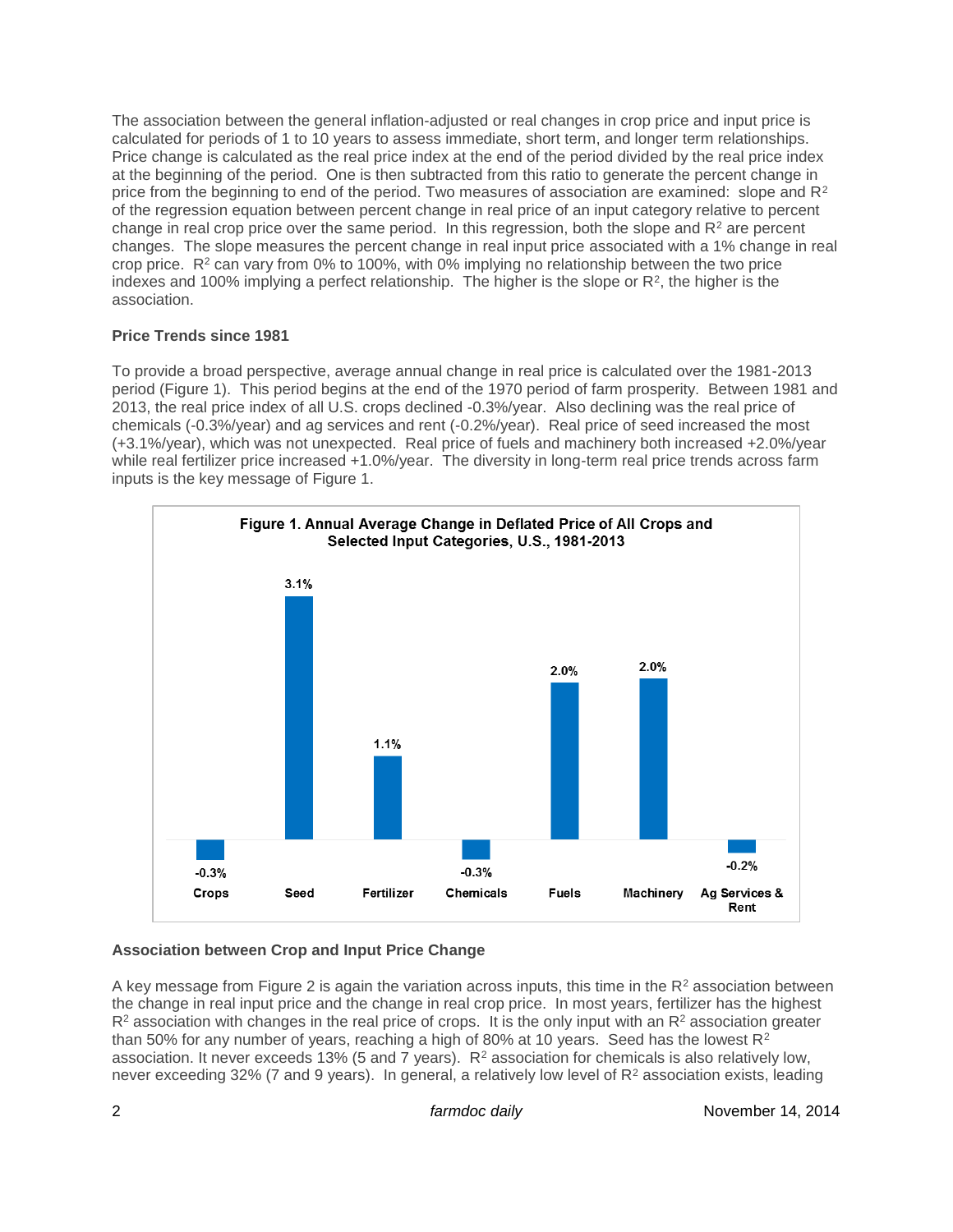to another key message from Figure 2 that factors other than the change in real crop prices are important determinants of the change in the real price of farm inputs.



Substantial variation across inputs is again a message from Figure 3. It presents the second measure of association: the regression slope or the percent change in real input price associated with a 1% change in real crop price. This figure can be divided into a group of inputs whose price is responsive to changes in the price of crops and a group of inputs whose price is not very responsive. Percent change in the real price of fertilizer, fuels, and seed approaches or exceeds 1% for every 1% change in the real price of crops, especially at periods of 5 or more years. In contrast, percent change in the real price of chemicals, machinery, and ag services and rent never exceeds 0.4% for every 1% change in the real price of crops. As with Figure 2, fertilizer has the highest association. Chemicals is again on the low end. Rank order of the other inputs varies between Figures 2 and 3.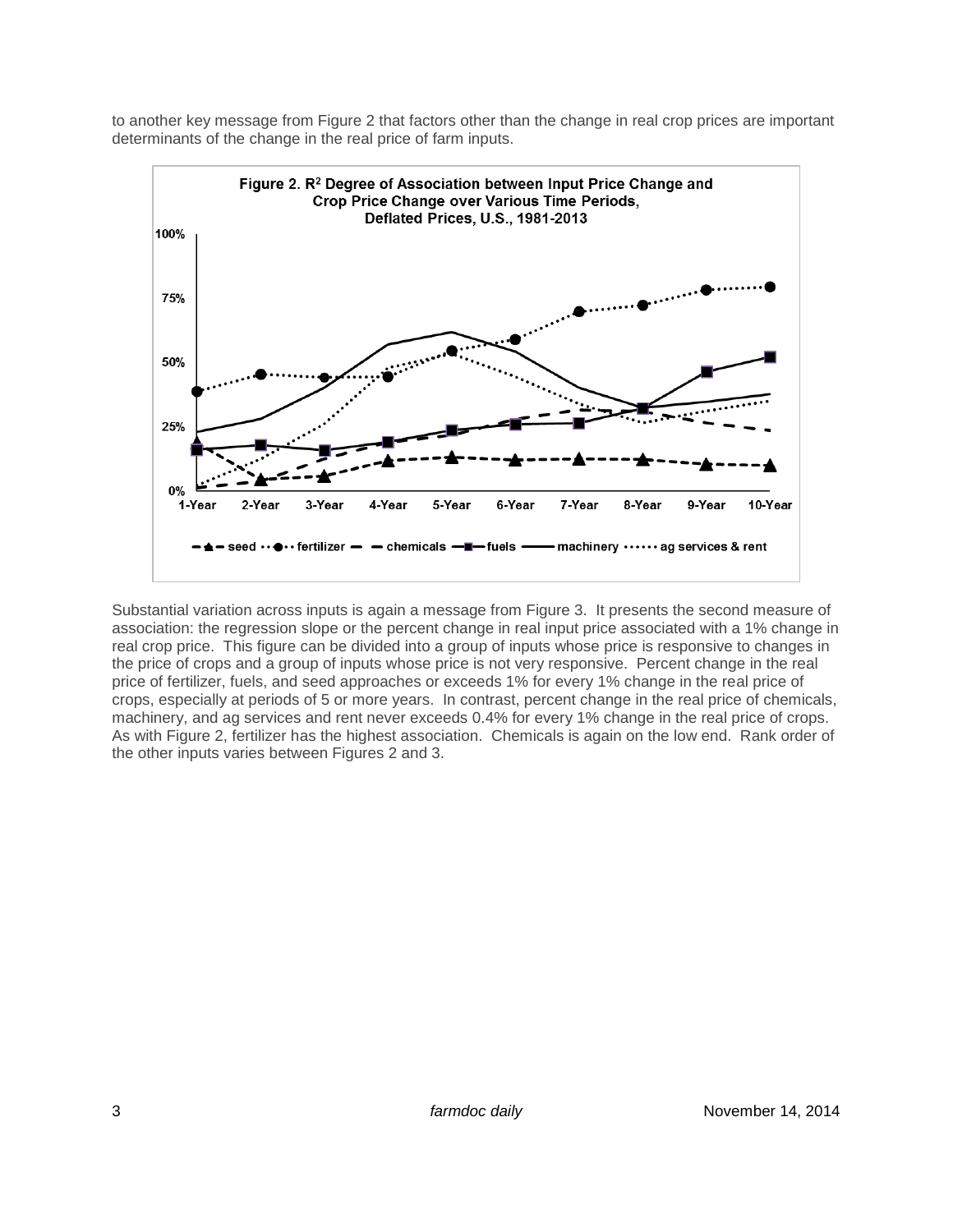

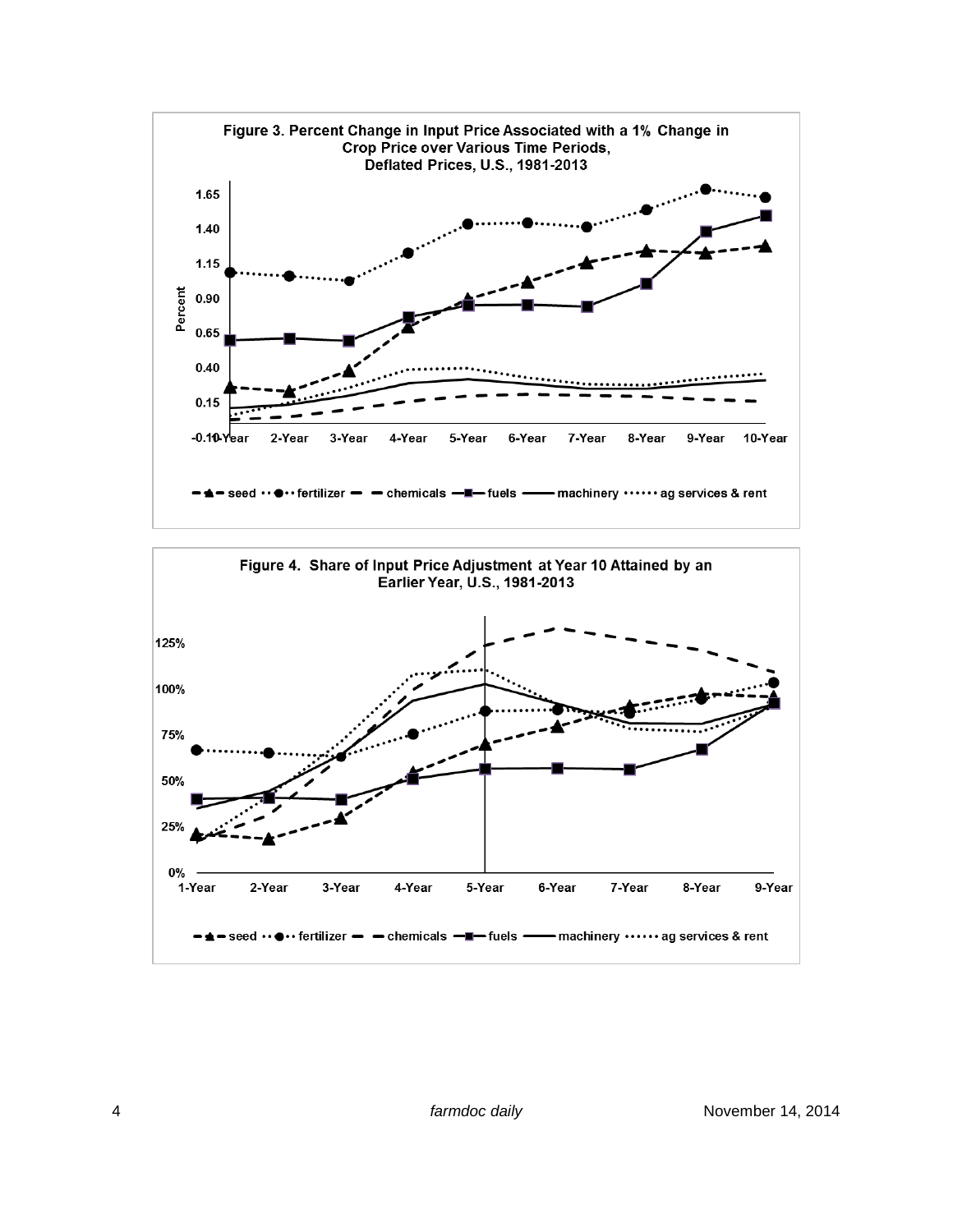

## **Association over Time**

Both Figures 2 and 3 reveal an association that increases as the period of time lengthens. Figures 4 and 5 help draw out this observation. Figure 4 presents the slope coefficient for a length of time relative to the slope coefficient for year 10. In essence, Figure 4 depicts the percent of adjustment at year 10 that is achieved as of a shorter period of time. Figure 5 presents the average value of the slope ratios for all 6 inputs by time period. One reason for benchmarking the slope coefficients to their year 10 value is that there is no reason to believe that all inputs should have the same adjustment path to a 1% change in the real price of crops. This observation is consistent with the variation across inputs observed in Figures 2 and 3. A factor that helps explain some of the variation is the commonly-accepted argument that productivity increases have varied by input. The higher the increase in the productivity of an input, the higher the price farmers can pay for the input, given all other factors. Despite the observed variation in adjustment paths across the 6 inputs, it appears that the input price adjustment path is mostly completed by year 5. Moreover, Figure 5 suggests that, across all inputs, it appears that in general about one third of the adjustment occurs in year 1, with the remaining adjustment occurring throughout the next 4 years.

## **Summary Observations**

The assessment presented in this paper is a simple assessment. Many potential explanatory factors have not been examined. Nevertheless, simple assessments can be useful in drawing the box that surrounds an issue, in this case what is the adjustment of input prices in response to a change in crop prices. Based on this simple assessment, the following findings and implications are suggested.

- Input prices do adjust to crop prices.
	- $\circ$  This finding implies that a natural profit hedge exists in farming in which input prices adjust with crop prices to maintain a profit level.
- The degree of adjustment of input prices to crop prices varies across inputs. Price of fertilizer appears to have the strongest association with changes in crop prices while the price of chemicals appears to have the weakest association with change in crop prices.